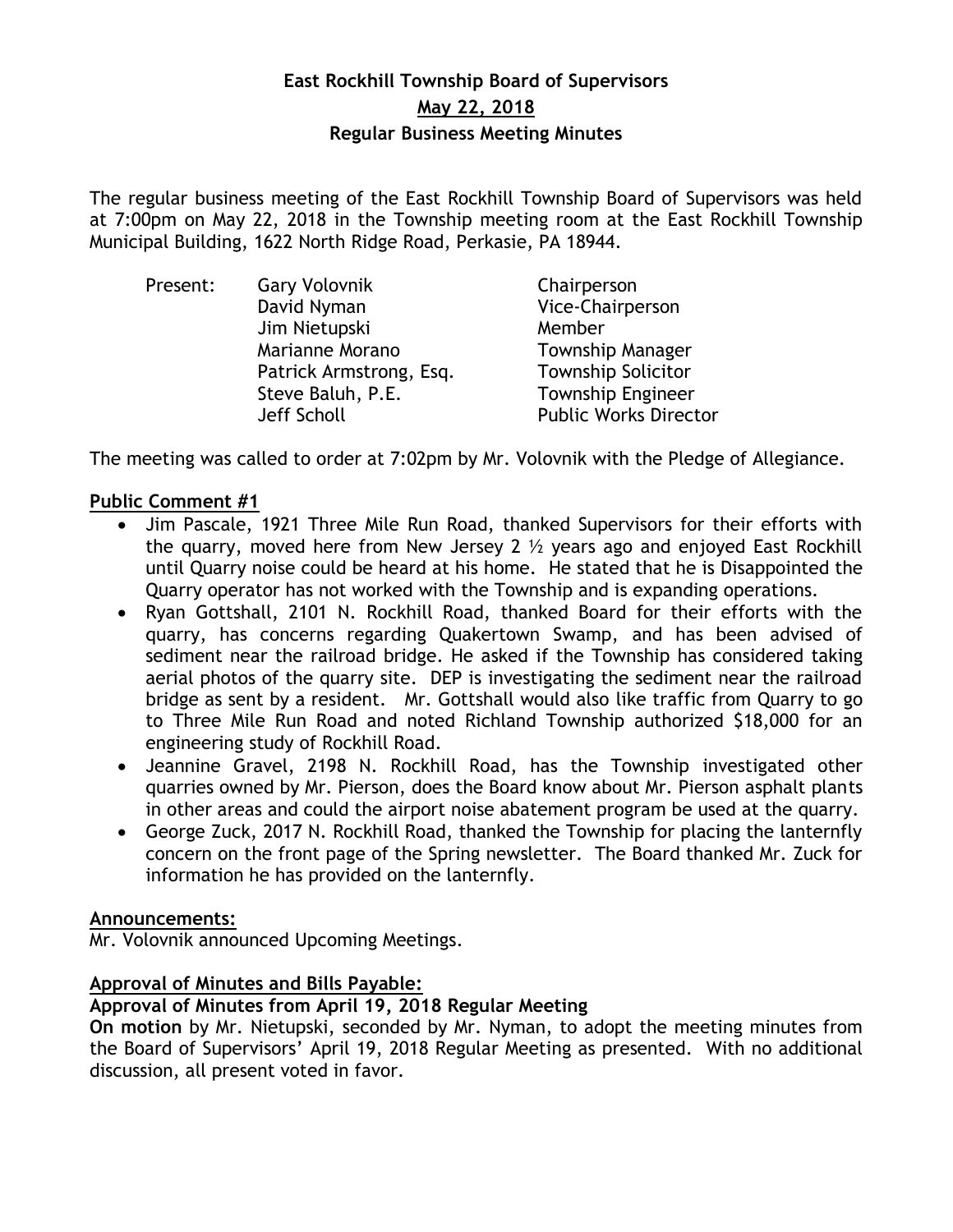### **Payment of Unpaid Bills dated May 17, 2018 in the amount of \$189,047.15.**

**On motion** by Mr. Nyman, seconded by Mr. Nietupski, to approve payment of Bills List dated May 17, 2018 in the amount of \$189,047.15 as presented. With no additional discussion, all present voted in favor.

#### **Pennridge Wastewater Treatment Authority Report: John Cressman**

The April 23, 2018 draft minutes and March 2018 flows are on file.

**On motion** by Mr. Nietupski, seconded by Mr. Nyman, to approve the Pennridge Wastewater Treatment Authority Report. With no additional discussion, all present voted in favor.

#### **Pennridge Area Coordinating Committee Report: David Nyman**

The April 26, 2018 meeting notes are on file. Of note, Bucks County Planning Commission was present to review status of trail plans and SR6 State Resolution to support volunteer fire companies and emergency services was reviewed.

**On motion** by Mr. Volovnik, seconded by Mr. Nietupski, to approve the Pennridge Area Coordinating Committee report. With no additional discussion, all present voted in favor

#### **Pennridge Regional Police Commission Report: Chief Blake**

Chief Blake shared the April 2018 Pennridge Regional Police activity report. Chief Blake also recognized the service volunteer fire departments provide and noted the Public Safety Committee has discussed the purchase of a drone. The report is on file.

**On motion** by Mr. Nyman, seconded by Mr. Nietupski, to approve the Police Commission Report. With no additional discussion, all present voted in favor.

#### **Township Manager's Report: Marianne Morano**

**Stormwater Appeal 2101 Hill Road:** A public hearing was held to review a stormwater appeal for tax parcels 12-20-4; 12-20-5; 12-20-6 and 12-20-7 proposing driveway entrances to Hill Road. Exhibits were provided to the Board and are on file. The applicant is willing to install a trench box on TMP 12-20-7 as required. Township Engineer and Solicitor will review the plans and recommended stormwater improvements.

John Cressman, 5 Shale Circle, would like to see improved water control.

The hearing was closed.

**On motion** by Mr. Nyman, seconded by Mr. Nietupski, to close the public hearing with a decision to be rendered at July's meeting date. With no additional discussion, all present voted in favor.

**Park & Recreation Board:** The May 8, 2018 draft meeting notes are on file. A site analysis plan as prepared by Boucher and James for Iron Bridge Park and surrounding Township owned property was available for the Board's review. The site analysis plan demonstrated limited areas were feasible for new facilities. Boucher and James will review if a youth fishing pier is viable and suggest a location. Mrs. Morano also noted Municipal building plans were ready for Board review.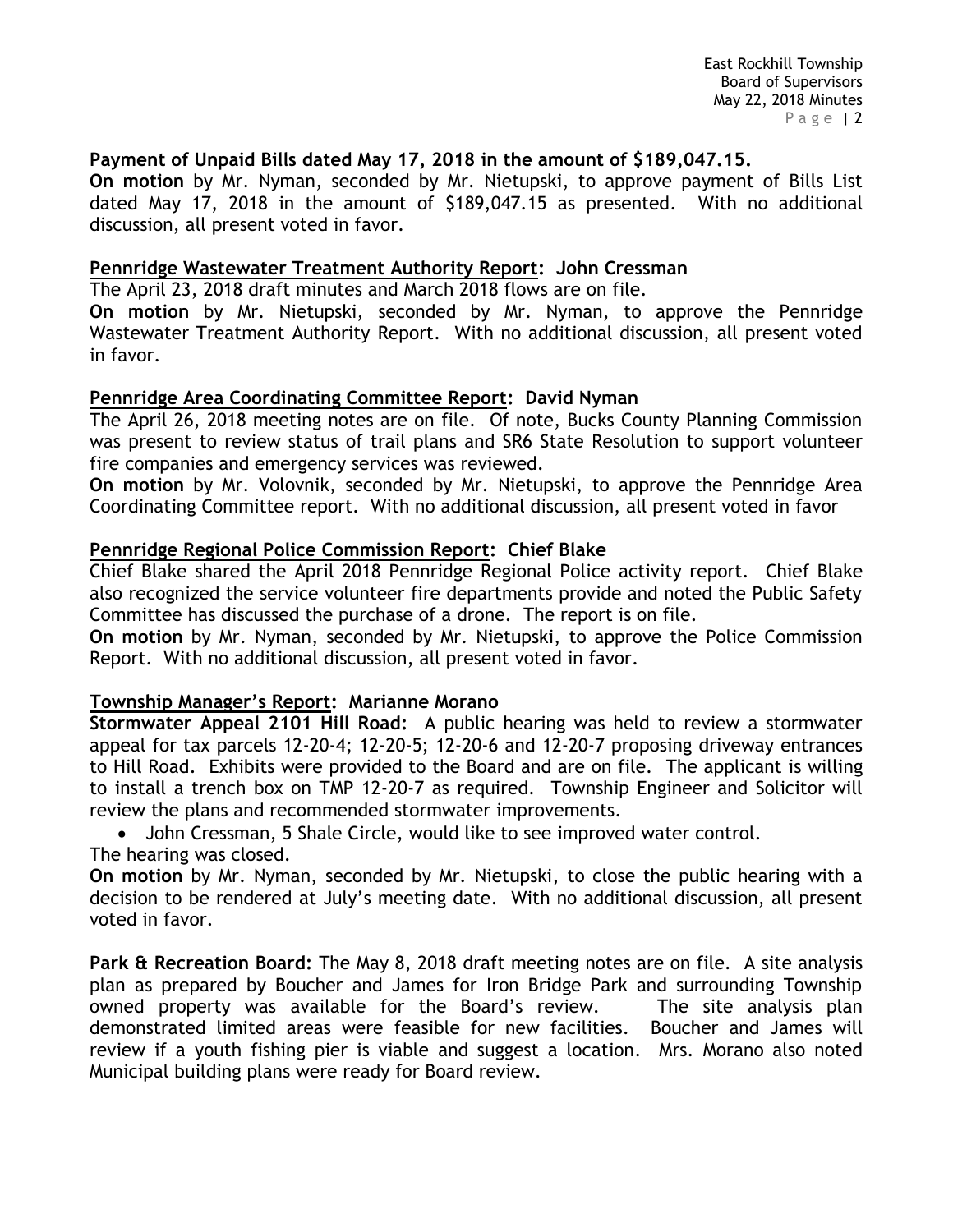#### **Administrative Assistant Resignation:**

**On motion** by Mr. Nyman, seconded by Mr. Nietupski, to accept Luann Hebrank resignation as a Township Administrative Assistant effective April 26, 2018 at 8:00am. With no additional discussion, all present voted in favor.

### **Offer of Employment for Administrative Assistant:**

**On motion** by Mr. Nietupski, seconded by Mr. Nyman, to ratify Mrs. Morano's action offering employment to Bonnie Schorr as a full-time Administrative Assistant effective May 14, 2018. With no additional discussion, all present voted in favor.

**Parking at Mood's Covered Bridge:** Pictures were provided to the Board taken on a weekday at 7:20am indicating the parking lot was overfull. Police have made a presence in the morning at the parking lot and it has been determined the spots are being filled by Pennridge High School students.

Consensus was to have staff monitor the parking lot and recommend options for reevaluation in September.

**Service Proposal:** An overview of services has been received from Manko, Gold, Kathcer, Fox an environmental and energy law practice regarding legal services that can be provided by Michael Meloy and Shoshana Schiller. A \$10,000 retainer has been requested. Mrs. Morano advised the Board that 2/3 of the budgeted general fund legal fee line item and all of the general fund engineering fee budget allocation has been expended as of the payment of the May's bill list. Mr. Nietupski asked for clarification if travel time would be charged and what the hourly rate would be. He stated the anticipated general fund legal fee budget could be double what was projected.

- George Zuck, 2017 N. Rockhill Road, asked if the Board has looked into the revenue that could be generated from Quarry operations and expressed concern regarding potential tax increases from increased legal expenses.
- Ross DiMario, 412 Three Mile Run Road, asked for the impact to the budget. Two thirds of the legal fee budget amount has been expended as of payment of May bill list.
- Todd Hippauf, 29R Rockhill Road, asked if the Township Solicitor had any concerns with another attorney being added.

**On motion** by Mr. Nyman, seconded by Mr. Nietupski, to approve a \$10,000.00 retainer to Manko, Gold, Katcher, Fox to assist the Township Solicitor with the Rockhill Quarry Zoning Hearing Special Exception. With no additional discussion, all present voted in favor.

Mrs. Morano requested an Executive Session to discuss real estate.

**On motion** by Mr. Nyman, seconded by Mr. Nietupski, to approve the Township Manager Report. With no additional discussion, all present voted in favor.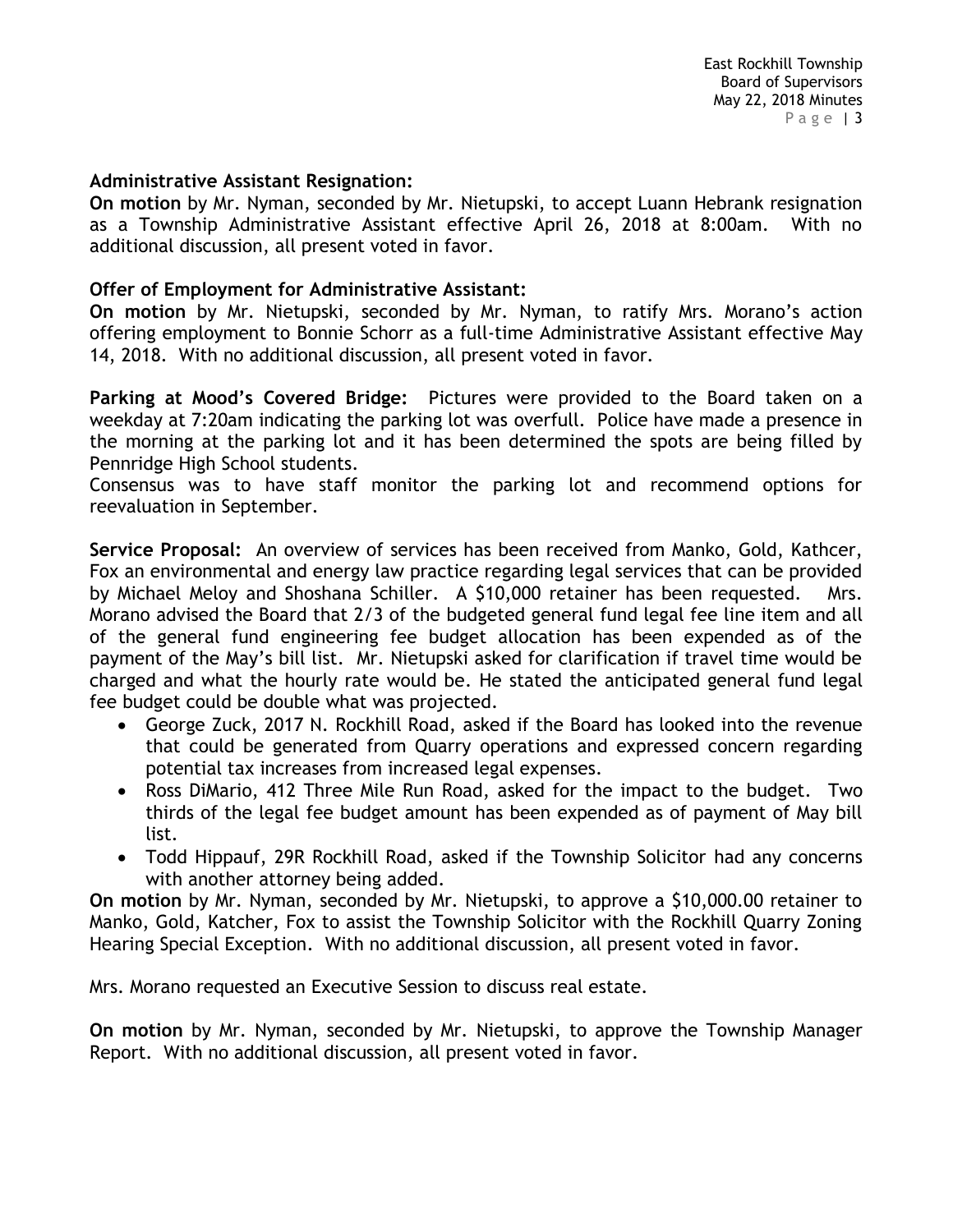## **Public Works Report: Jeff Scholl**

Mr. Scholl updated the Board on Public Works activities for April, 2018. The Public Works report is on file.

**On motion** by Mr. Nietupski, seconded by Mr. Nyman, to approve the Township Public Works Report. With no additional discussion, all present voted in favor.

## **Engineer Report: Steve Baluh, P.E.**

**Subdivision Plan Review Status.** Review dated May 3, 2018 is in the Board's packets. No action is necessary.

## **West Rock Road Off-Roadway Schedule of Prices:**

**On motion** by Mr. Nyman, seconded by Mr. Nietupski, to approve Joseph Finlayson's proposal in the amount of \$19,750 for improvements according to the Bucks County Conservation West Rock Road grant approval in regards to off-roadway work. With no additional discussion, all present voted in favor.

**Sewage Facilities Planning Module:** The property of 4431 Axe Handle Road, tax parcel 12- 6-3 for Radosky small flow treatment facility has been reviewed. No comments were received from the adjoining property.

**On motion** by Mr. Nietupski, seconded by Mr. Nyman, to adopt **Resolution 2018-09** Radosky Planning Module and the Township Solicitor preparation of an O & M Agreement. With no additional discussion, all present voted in favor.

**On motion** by Mr. Nietupski, seconded by Mr. Nyman, to approve the Township Engineer report. With no additional discussion, all present voted in favor.

## **Solicitor Report: Patrick Armstrong, Esq.**

**North Rockhill Road Speed Limit Chapter 15**: An ordinance to amend Chapter 15 of the Code of Ordinances establishing a speed limit of 25 miles per hour on North Rockhill Road from the Bridge over the railroad tracks to its intersection with Old Bethlehem Pike. The hearing was open to public comment.

- Ryan Gottshall, 2101 N. Rockhill Road, wanted the whole road 25 mph and didn't seem logical for township not to lower speed limit on entire road. The speed limit is being lowered in the more densely populated section.
- George Zuck, 2017 N. Rockhill Road, questioned if the speed limit was only being lowered because of Quarry operations. Speed reduction is where there is dense population and walkers on roadway with increased motorists.
- Michael Zackon, 727 East Rockhill Road, asked if the reduced speed would impact the traffic study that was recently done by the Quarry. Speed is not a consideration in a traffic study; volume of vehicles is measured.

The Hearing was closed.

**On motion** by Mr. Nietupski, seconded by Mr. Nyman, to adopt **Ordinance 289** Chapter 15 amendment lowering the speed limit on North Rockhill Road from the Bridge over the railroad tracks to its intersection with Old Bethlehem Pike to 25 miles per hour.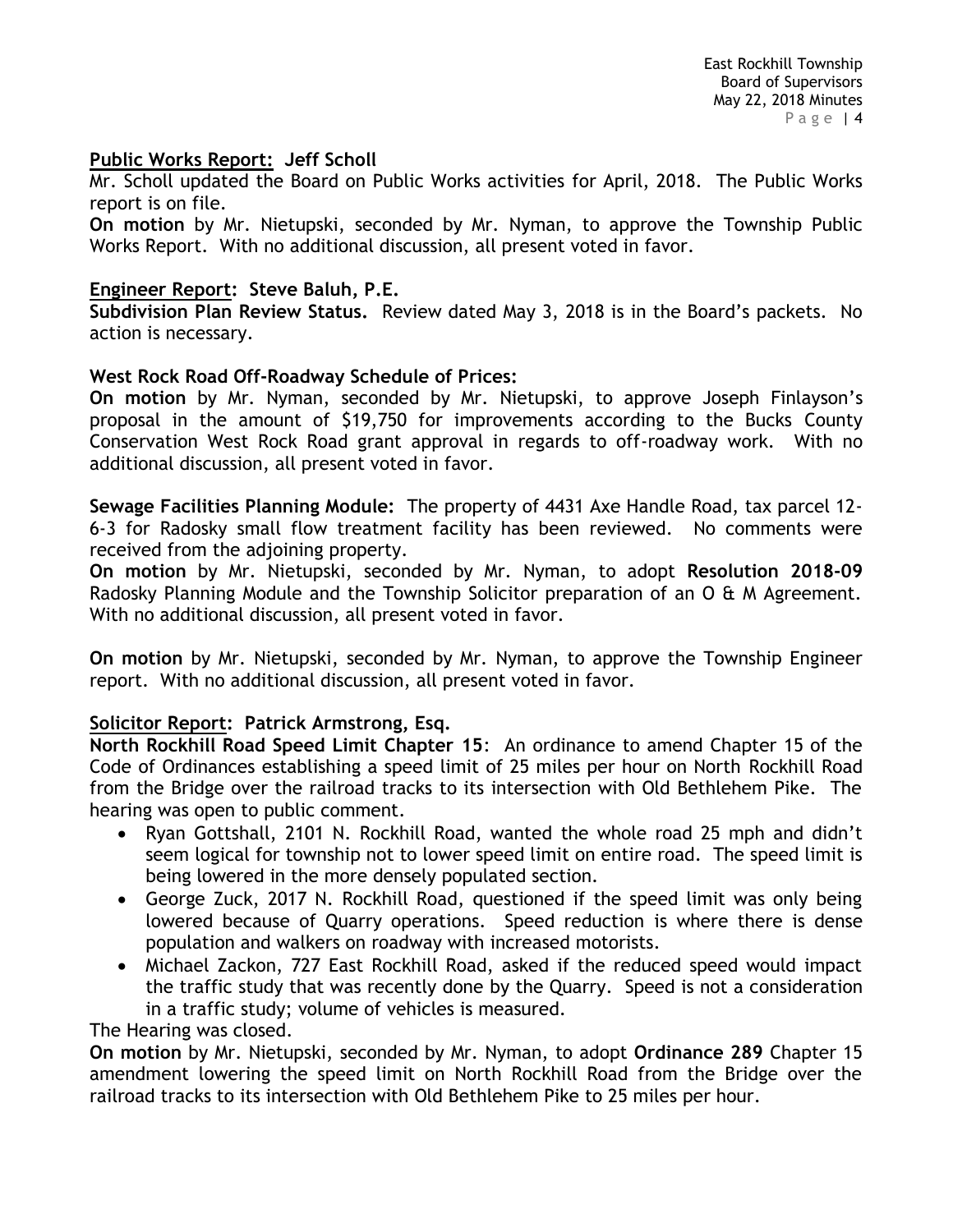**Wood's Edge Agreements:** Declaration of Easement for right-of-way along Dublin Pike; memorandum of Development Agreement; Development Agreement; and Stormwater Operation and Maintenance Agreements have been executed by the Developer. It was noted this is the former Courtney Subdivision, plans are ready for recordation and the Township has received the original letter of credit.

**On motion** by Mr. Nyman, seconded by Mr. Nietupski, to authorize the Chairperson's execution of Wood's Edge Agreements as presented. With no additional discussion, all present voted in favor.

**Boice Agreements**: Executed Agreements were received today by Mr. Armstrong for the Boice Minor Subdivision located at 7700 Richlandtown Road.

**On motion** by Mr. Nyman, seconded by Mr. Nietupski, to authorize the Chairperson's execution of Boice Agreements as presented but to not release until plans have been recorded and an original letter of credit is received. With no additional discussion, all present voted in favor.

Mr. Armstrong requested an Executive Session to discuss litigation in regards to the Burkey ZHB appeal and R.E. Pierson.

**On motion** by Mr. Nietupski, seconded by Mr. Nyman, to approve the Township Solicitor report. With no additional discussion, all present voted in favor.

## **Department and Emergency Services Reports**

**On motion** by Mr. Nyman, seconded by Mr. Nietupski, to acknowledge receipt of the Department and Service Reports. With no additional discussion, all present voted in favor. Copies are on file.

## **New or Other Business – Supervisors' Items**

 Mr. Nietupski asked if 25mph speed limit signs were in stock and for vascar lines to be coordinated with the Police Department for N. Rockhill Road.

## **Public Comment #2:**

- Ryan Gottshall, 2101 N. Rockhill Road, requested an update to a Watch Children sign request. Mrs. Morano advised him the Police determined signs already posted were sufficient and that graffiti related to the quarry is being placed on existing Township owned roadway signs.
- Todd Hippauf, 29R Rockhill Road, asked what is the intent of the injunction. It is related to the asphalt plant use. He stated that asphalt plants run 24/7.
- Ross DiMario, 412 Three Mile Run Road, asked about the municipal building plan. An architect was engaged in October 2016 to improve security for office personnel and address the public meeting room and final plans are ready for Board review.
- George Zuck, 2017 N. Rockhill Road, how many residents are in the Township. Approximately 5,100. There is an impact to a larger population should taxes be increased for something that affects a small population.